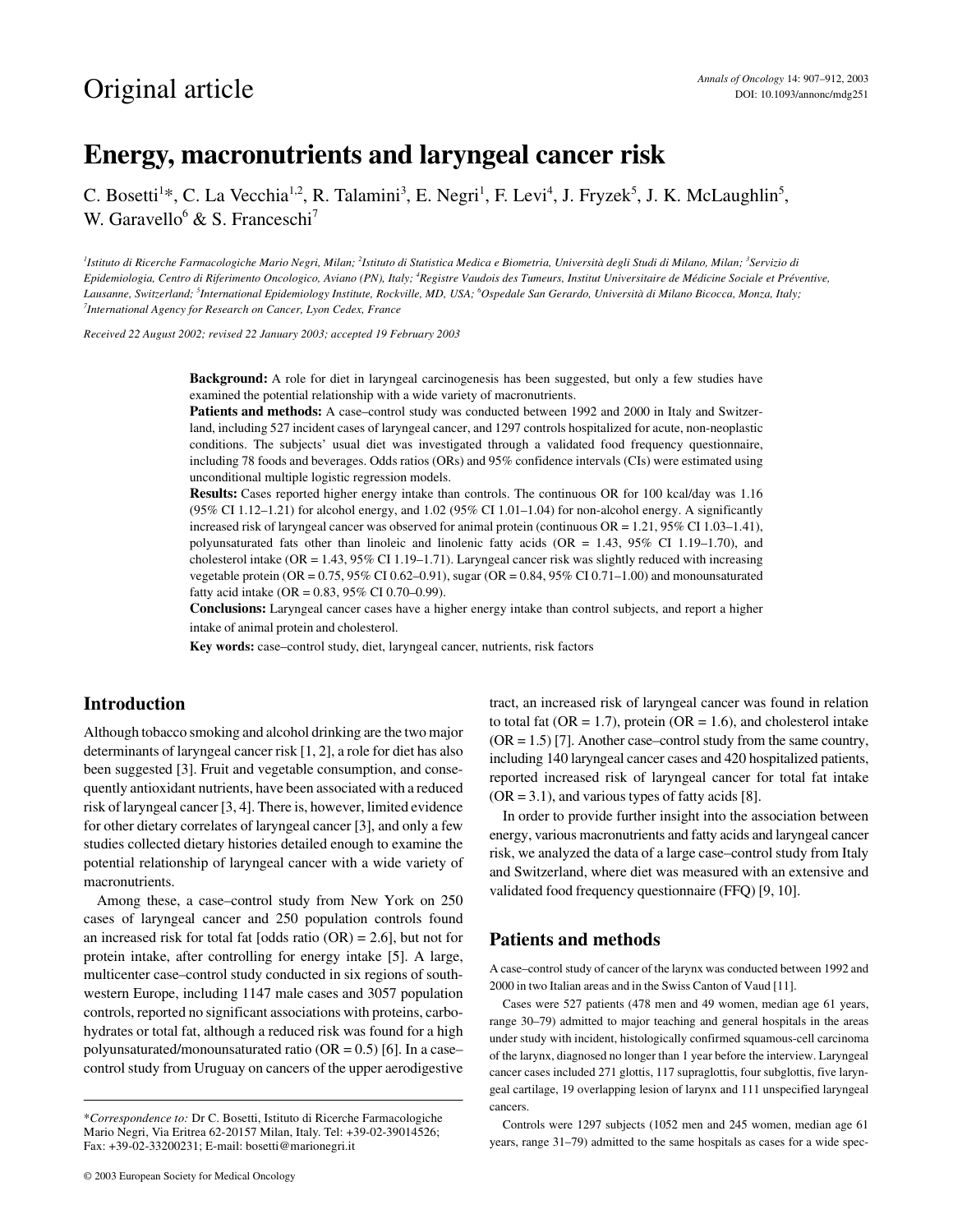trum of acute, non-neoplastic conditions, not related to smoking, alcohol consumption and long-term modification of diet, and frequency-matched with cases by 5-year age groups, sex and area of residence. To compensate for the rarity of laryngeal cancer in women, a control-to-case ratio of about five was chosen for females, as opposed to two for males. Twenty-seven per cent of the controls were admitted for traumas, 22% for other orthopedic disorders, 29% for acute surgical conditions, and 22% for miscellaneous other illnesses, including eye, nose, ear, skin or dental disorders.

All subjects were interviewed during their hospital stay using a structured questionnaire, administered by *ad hoc* trained interviewers. Information was collected on sociodemographic characteristics, anthropometric measures, lifestyle habits, including tobacco smoking and alcohol drinking, a personal medical history, and family history of cancer in first-degree relatives.

The subjects' diet during the 2 years before cancer diagnosis or hospital admission (for controls) was investigated through an interview-administered FFQ, proven to be satisfactorily valid [10] and reproducible [9]. This included 78 foods and beverages, as well as a range of recipes common to the study areas, grouped into seven sections: (i) bread and cereal dishes (first courses); (ii) meat and other main dishes (second courses); (iii) vegetables (side dishes); (iv) fruit; (v) sweets, desserts and soft drinks; (vi) milk, hot beverages and sweeteners; (vii) alcoholic beverages. Subjects reported the average weekly frequency of consumption of each dietary item; intakes less than once a week, but at least once a month, were coded as 0.5/week. Several questions aimed at assessing fat intake pattern were also included in the questionnaire, and used to derive quantitative estimates of intake of fats used for seasoning and cooking. A food composition database was used to calculate the composition of diet in terms of total energy and various nutrient intake [12]. As a main source of data, a large, unpublished database of approximately 3000 items was provided by the National Nutrition Institute of Rome. The composition of food items included in that database was checked according to standard methods, and values for nutrients not included in the database were derived from other sources. The composition/100 g of 1991 food items with reference to total energy intake and 90 nutrients was provided by this database.

#### **Statistical analysis**

In order to examine the effect of various macronutrients independent of total caloric intake, 'calorie-adjusted' nutrient intakes were derived using the residual method suggested by Willett and Stampfer [13]. These 'calorie-adjusted' macronutrients were then categorized into quintiles based on the distribution of controls, and corresponding ORs and 95% confidence intervals (CIs) were estimated using unconditional multiple logistic regression models [14]. All models included terms for age (5-year groups), sex, center, years of education  $(\leq 7, 7-11, \geq 12)$ , body mass index (quintiles), tobacco smoking (never, exsmoker, current smoker of <15, 15–24, ≥25 cigarettes/day), alcohol drinking (<14, 14–27, 28–55, ≥56 drinks/week, plus a dummy variable for ex-drinkers), and non-alcohol energy intake (quintiles). In alternative models, 'calorieadjusted' macronutrients were entered as continuous variables, with a measurement unit equal to the difference between the upper cut point of the fourth quintile and that of the first one. Tests for trend were based on the likelihood ratio test between models with and without a linear term for each macronutrient. ORs according to a fully partitioned model were also computed in order to allow for mutual confounding effects of all major macronutrients [15, 16].

## **Results**

Table 1 gives the distribution of 527 laryngeal cancer cases and 1297 controls according to age, sex, and selected covariates. By design, the proportion of women was higher in controls than in cases, and the age distribution was similar in cases and controls.

|                                                                  |  | <b>Table 1.</b> Distribution of 527 laryngeal cancer cases and 1297 controls |
|------------------------------------------------------------------|--|------------------------------------------------------------------------------|
| according to selected variables: Italy and Switzerland 1992–2000 |  |                                                                              |

|                                           | Cases |      | Controls |      |
|-------------------------------------------|-------|------|----------|------|
|                                           | No.   | $\%$ | No.      | $\%$ |
| Sex                                       |       |      |          |      |
| Male                                      | 478   | 90.7 | 1052     | 81.1 |
| Female                                    | 49    | 9.3  | 245      | 18.9 |
| Age (years)                               |       |      |          |      |
| < 50                                      | 59    | 11.2 | 133      | 10.1 |
| $50 - 54$                                 | 74    | 14.0 | 188      | 14.5 |
| 55–59                                     | 97    | 18.4 | 259      | 20.0 |
| $60 - 64$                                 | 113   | 21.4 | 266      | 20.5 |
| $65 - 69$                                 | 105   | 19.9 | 264      | 20.4 |
| $\geq 70$                                 | 79    | 15.0 | 187      | 14.4 |
| Education (years)                         |       |      |          |      |
| $<$ 7                                     | 289   | 54.8 | 653      | 50.4 |
| $7 - 11$                                  | 137   | 26.0 | 400      | 30.8 |
| $\geq$ 12                                 | 101   | 19.2 | 244      | 18.8 |
| Smoking status <sup>a</sup>               |       |      |          |      |
| Never smokers                             | 19    | 3.6  | 485      | 37.3 |
| Ex-smokers                                | 159   | 30.3 | 460      | 35.6 |
| Current smokers                           |       |      |          |      |
| <15 cigarettes/day                        | 58    | 11.1 | 146      | 11.3 |
| 15-24 cigarettes/day                      | 187   | 35.6 | 142      | 10.9 |
| $\geq$ 25 cigarettes/day                  | 102   | 19.4 | 63       | 4.9  |
| Alcohol intake (drinks/week) <sup>a</sup> |       |      |          |      |
| $0 - 13$                                  | 58    | 11.1 | 428      | 33.0 |
| $14 - 27$                                 | 76    | 14.5 | 347      | 26.8 |
| $28 - 55$                                 | 176   | 33.6 | 362      | 27.9 |
| $\geq 56$                                 | 214   | 40.8 | 159      | 12.3 |
| Body mass index $(kg/m2)$                 |       |      |          |      |
| < 23.46                                   | 157   | 29.8 | 259      | 20.0 |
| 23.46-25.24                               | 96    | 18.2 | 255      | 19.7 |
| 25.25-26.95                               | 95    | 18.0 | 264      | 20.3 |
| 26.96-29.01                               | 90    | 17.1 | 257      | 19.8 |
| $\geq$ 29.02                              | 89    | 16.9 | 262      | 20.2 |

<sup>a</sup>The sum does not add up to the total because of missing values.

Cases did not differ from controls in terms of education, but reported a significantly higher tobacco (OR = 19.83 for current versus never smokers) and alcohol consumption ( $OR = 5.91$  for drinkers of eight drinks/day versus never drinkers), and tended to have a lower body mass index ( $OR = 1.69$  for subjects in the lower as compared with the higher quintile). The difference in body mass index between cases and controls was not restricted to the time of cancer diagnosis, but was also present in young and middle ages (data not shown).

In Table 2 the comparison of cases and controls according to their energy intake is presented. Cases reported higher energy intake than controls ( $OR = 4.35$ ,  $95\%$  CI 2.75–6.88 for the highest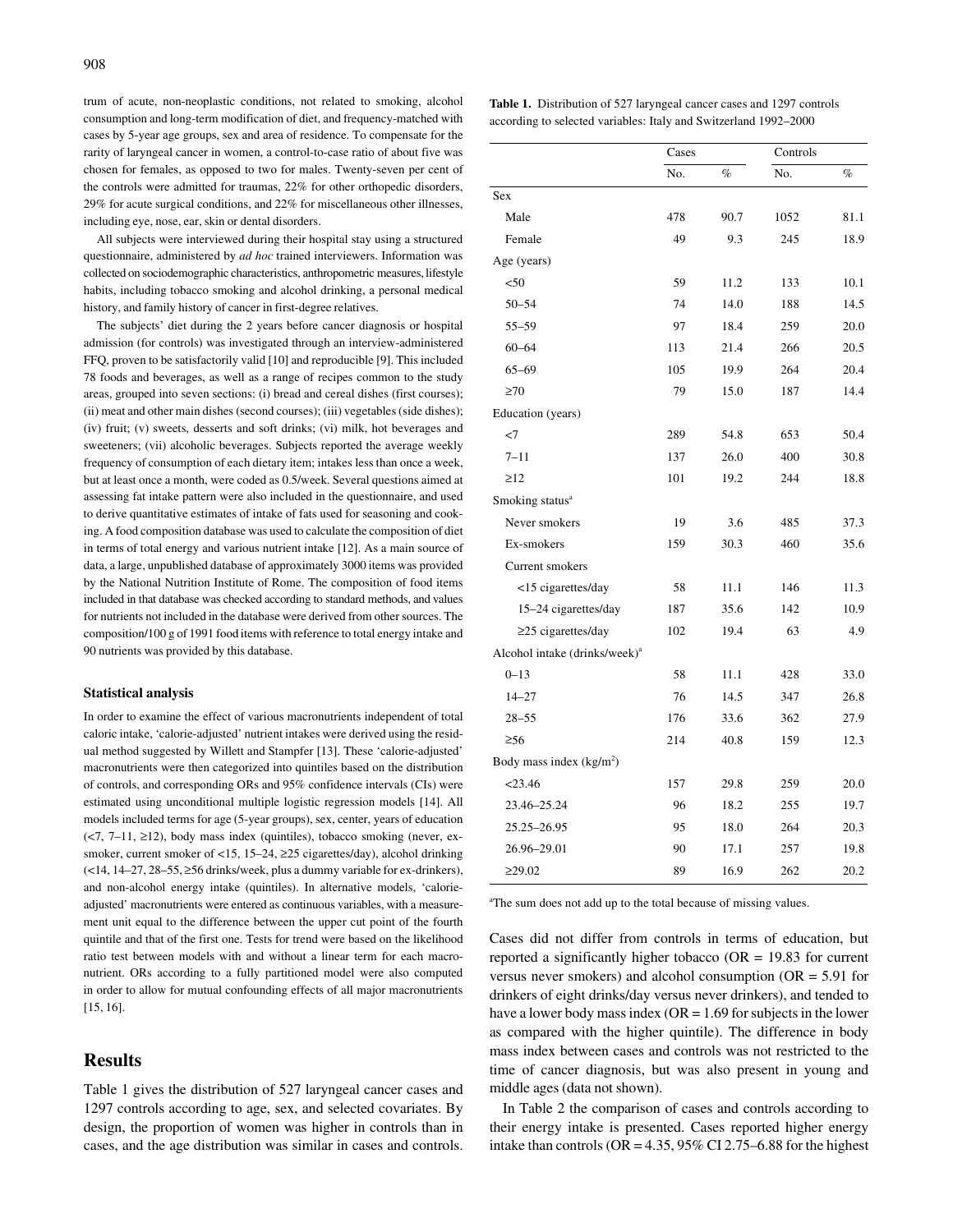Table 2. Odds ratios<sup>a</sup> (OR) of laryngeal cancer and corresponding 95% confidence intervals (CI) according to the daily energy intake: Italy and Switzerland 1992–2000

|                           | Mean energy (kcal) |          | Quintile of intake, OR (95% CI) |                 |                 |                 | $\chi^2$ trend  | $OR^b$ , continuous |  |
|---------------------------|--------------------|----------|---------------------------------|-----------------|-----------------|-----------------|-----------------|---------------------|--|
|                           | Cases              | Controls | 2                               | 3               | 4               |                 |                 | $(95\% \text{ CI})$ |  |
| Total energy <sup>c</sup> | 3023.8             | 2611.5   | 1.68                            | 2.17            | 3.44            | 4.35            | $53.39^d$       | 1.04                |  |
|                           |                    |          | $(1.04 - 2.72)$                 | $(1.36 - 3.49)$ | $(2.16 - 5.47)$ | $(2.75 - 6.88)$ |                 | $(1.03 - 1.06)$     |  |
| Alcohol energy            | 516.8              | 279.5    | 0.51                            | 0.48            | 0.71            | 2.10            | $28.49^{\rm d}$ | 1.16                |  |
|                           |                    |          | $(0.32 - 0.81)$                 | $(0.31 - 0.74)$ | $(0.47 - 1.06)$ | $(1.46 - 3.02)$ |                 | $(1.12 - 1.21)$     |  |
| Non-alcohol energy        | 2507.0             | 2334.1   | .64                             | 2.47            | 2.30            | 2.47            | $16.33^d$       | 1.02                |  |
|                           |                    |          | $(1.05 - 2.56)$                 | $(1.60 - 3.82)$ | $(1.49 - 3.56)$ | $(1.60 - 3.80)$ |                 | $(1.01-1.04)$       |  |

a Estimates from unconditional logistic regression adjusted for sex, age, center, education, body mass index, tobacco smoking, alcohol drinking and non-alcohol energy intake. The lowest quintile is the reference category.

<sup>b</sup>Estimate for an addition of 100 kcal/day.

c Adjusted also for alcohol drinking.

 $\mathrm{^{d}P}$  <0.0001.

versus the lowest quintile of intake). Alcohol energy, which accounts for 17% of total energy in cases and 11% in controls, showed a U-shaped relationship with laryngeal cancer risk, with an increased risk only for the highest quintile of intake (OR = 2.10, 95% CI 1.46–3.02). Non-alcohol energy was still higher in cases than in controls (OR = 2.47, 95% CI 1.60–3.80), although the trend in risk was weaker than for total energy. The continuous ORs for 100 kcal/day were 1.16 (95% CI 1.12–1.21) for alcohol energy, and 1.02 (95% CI 1.01–1.04) for non-alcohol energy.

Table 3 shows the mean intake of various macronutrients, fatty acids and cholesterol among controls, and the corresponding OR. A significantly increased risk of laryngeal cancer was observed with increasing protein (OR =  $1.62$ ,  $95\%$  CI  $1.08-2.43$  for the highest quintile as compared with the lowest one), animal protein  $(OR = 1.71, 95\% \text{ CI } 1.16 - 2.52)$ , polyunsaturated fats other than linoleic and linolenic fatty acids (OR = 2.18, 95% CI 1.48–3.21) and cholesterol intake (OR =  $1.76$ ,  $95\%$  CI 1.19–2.62). Laryngeal cancer risk was inversely related to vegetable protein intake (OR = 0.51, 95% CI 0.33–0.77). Reductions in risk, although not significant, were also found with increasing sugar ( $OR = 0.71$ ,  $95\%$  CI 0.48–1.05), monounsaturated fatty acid (OR =  $0.68$ , 95% CI 0.45– 1.02) and oleic acid intake (OR = 0.72, 95% CI 0.48–1.08). The inverse relationship with monounsaturated fatty acid and oleic acid intake was reduced after including vegetables in the regression model, which are likely to be consumed with monounsaturated fats. Intake of starch, total fat, saturated fat and polyunsaturated fatty acids were unrelated to laryngeal cancer risk.

The relationships between macronutrients found to be significantly associated with laryngeal cancer risk were further examined in Table 4 in separate strata of various covariates of interest. Risk patterns were consistent across strata of sex, age, alcohol drinking and tobacco smoking, although the OR tended to be stronger in men, in heavy alcohol drinkers (≥28 drinks/week) and in smokers or ex-smokers for less than 20 years. Similar ORs were observed in the two major subsites of laryngeal cancer, i.e. cancers of the supraglottis including epiglottis, false cords and laryngeal ventricles, and of the glottis, including true vocal cord.

A fully partitioned model including all major macronutrients as continuous variables produced results similar to individual macronutrients. The OR relative to 100 kcal/day was 1.30 (95% CI 1.04–1.62) for protein, 0.96 (95% CI 0.90–1.04) for sugars, 1.03 (95% CI 0.97–1.08) for starch, 0.97 (95% CI 0.85–1.04) for saturated fatty acids, 0.94 (95% CI 0.79–1.18) for monounsaturated fatty acids, and 0.93 (95% CI 0.79–1.10) for polyunsaturated fatty acids.

#### **Discussion**

In this well-designed large study on laryngeal cancer, cases showed a significantly higher energy intake compared with controls. Consistent with the results of previous studies on laryngeal cancer [17, 18], as well as other upper digestive tract neoplasms [19–21], we observed a tendency for cancer cases to report low body mass index, despite their high energy intake. A plausible explanation of this paradox is that the heavy alcohol intake, which characterizes these patients, could have influenced their diet, metabolism and energy balance. Alcohol, in fact, may reduce intake and bioavailability of a variety of essential nutrients [22, 23], and several other studies showed greater energy intake, but lower than expected body weight, in drinkers as compared to non-drinkers and in alcoholics [24–26]. Tobacco smoking could also contribute with alcohol in reducing the weight of cancer cases [27, 28]. Cases may tend to report lower weight as a consequence of their weight loss after the onset and treatment for the disease [29], but this seems quite unlikely, since a tendency to leanness was often present many years before cancer diagnosis. A different recall of dietary intake by cases may also play a role, but it is also likely that cases increased their energy intake to maintain their body weight.

Although an increased energy intake was observed, no relevant associations with the major nutrients contributing to energy intake, i.e. carbohydrates and fats, were observed. Conversely, we found a slight protective effect of sugars on laryngeal cancer risk, which is not surprising, given that in this population they are derived mainly from fruit, found to be inversely related to laryngeal cancer risk [11].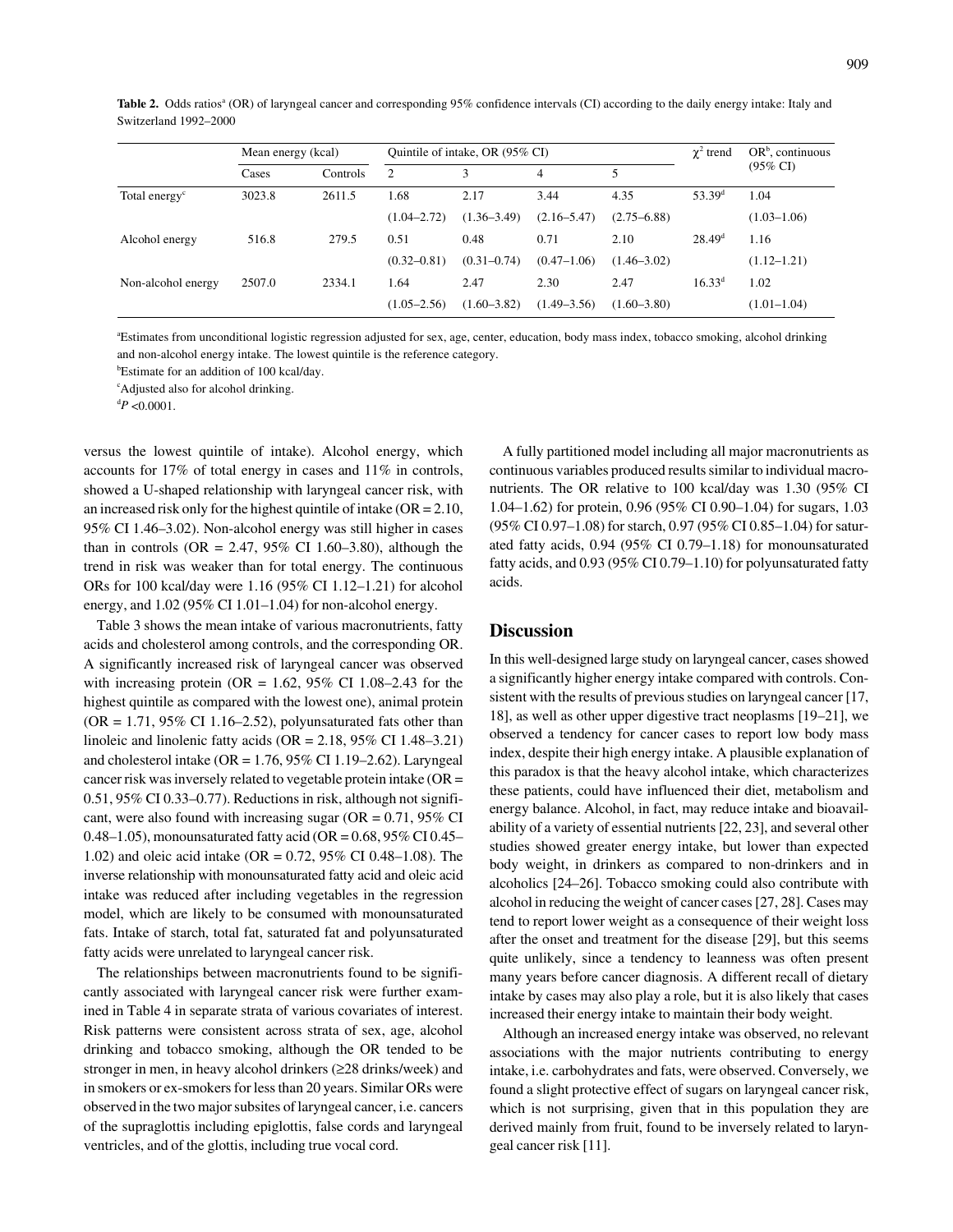| Mean <sup>b</sup> (SD)<br>Nutrient<br>Quintile of intake, OR (95% CI) |         |                 |                 |                 |                 | $\chi^2$ trend     | OR <sup>c</sup> , continuous |  |
|-----------------------------------------------------------------------|---------|-----------------|-----------------|-----------------|-----------------|--------------------|------------------------------|--|
|                                                                       |         | $\overline{c}$  | $\overline{3}$  | $\overline{4}$  | 5               |                    | (95% CI)                     |  |
| Proteins $(g)$                                                        | 95.1    | 1.30            | 1.25            | 1.75            | 1.62            | $6.89^{d}$         | 1.13                         |  |
|                                                                       | (31.3)  | $(0.89 - 1.88)$ | $(0.83 - 1.89)$ | $(1.15 - 2.66)$ | $(1.08 - 2.43)$ |                    | $(0.95 - 1.34)$              |  |
| Vegetable proteins (g)                                                | 32.0    | 0.81            | 0.62            | 0.59            | 0.51            | 11.86 <sup>e</sup> | 0.75                         |  |
|                                                                       | (11.5)  | $(0.56 - 1.17)$ | $(0.42 - 0.92)$ | $(0.39 - 0.89)$ | $(0.33 - 0.77)$ |                    | $(0.62 - 0.91)$              |  |
| Animal proteins (g)                                                   | 63.1    | 0.94            | 1.26            | 1.46            | 1.71            | $10.23^d$          | 1.21                         |  |
|                                                                       | (24.3)  | $(0.64 - 1.38)$ | $(0.86 - 1.86)$ | $(0.98 - 2.18)$ | $(1.16 - 2.52)$ |                    | $(1.03 - 1.41)$              |  |
| Sugars $(g)$                                                          | 103.9   | 0.91            | 0.71            | 0.68            | 0.71            | 4.93 <sup>f</sup>  | 0.84                         |  |
|                                                                       | (49.5)  | $(0.64 - 1.31)$ | $(0.48 - 1.05)$ | $(0.46 - 1.00)$ | $(0.48 - 1.05)$ |                    | $(0.71 - 1.00)$              |  |
| Starch $(g)$                                                          | 184.9   | 1.21            | 0.82            | 0.76            | $1.08\,$        | 0.33               | 1.05                         |  |
|                                                                       | (79.9)  | $(0.83 - 1.74)$ | $(0.54 - 1.23)$ | $(0.50 - 1.15)$ | $(0.72 - 1.62)$ |                    | $(0.89 - 1.26)$              |  |
| Total fat $(g)$                                                       | 96.9    | 0.96            | 1.07            | 0.81            | 0.74            | 1.99               | 0.81                         |  |
|                                                                       | (40.7)  | $(0.67 - 1.39)$ | $(0.73 - 1.57)$ | $(0.54 - 1.24)$ | $(0.48 - 1.14)$ |                    | $(0.67 - 0.98)$              |  |
| Saturated fatty acids (g)                                             | 32.1    | 0.80            | 0.77            | 0.75            | 1.03            | 0.03               | 0.95                         |  |
|                                                                       | (14.7)  | $(0.55 - 1.15)$ | $(0.52 - 1.13)$ | $(0.50 - 1.13)$ | $(0.63 - 1.55)$ |                    | $(0.81 - 1.12)$              |  |
| Monounsaturated fatty acids (g)                                       | 42.8    | 0.88            | 1.06            | 0.91            | 0.68            | 2.25               | 0.83                         |  |
|                                                                       | (21.1)  | $(0.62 - 1.26)$ | $(0.72 - 1.56)$ | $(0.60 - 1.36)$ | $(0.45 - 1.02)$ |                    | $(0.70 - 0.99)$              |  |
| Polyunsaturated fatty acids (g)                                       | 16.9    | 0.91            | 1.45            | 1.25            | 0.89            | 0.08               | 0.90                         |  |
|                                                                       | (10.2)  | $(0.62 - 1.36)$ | $(0.99 - 2.11)$ | $(0.85 - 1.83)$ | $(0.59 - 1.33)$ |                    | $(0.75 - 1.09)$              |  |
| Oleic acid $(g)$                                                      | 40.1    | 0.99            | 1.14            | 0.92            | 0.72            | 1.99               | 0.83                         |  |
|                                                                       | (20.4)  | $(0.69 - 1.42)$ | $(0.77-1.68)$   | $(0.61 - 1.38)$ | $(0.48 - 1.08)$ |                    | $(0.70 - 0.98)$              |  |
| Linoleic acid $(g)$                                                   | 14.6    | 0.81            | 1.49            | 1.14            | 0.88            | 0.05               | 0.89                         |  |
|                                                                       | (9.2)   | $(0.55 - 1.21)$ | $(1.02 - 2.18)$ | $(0.78 - 1.68)$ | $(0.59 - 1.32)$ |                    | $(0.74 - 1.06)$              |  |
| Linolenic acid $(g)$                                                  | 1.9     | 0.88            | 1.25            | 1.08            | 1.27            | 1.98               | 1.02                         |  |
|                                                                       | (1.1)   | $(0.59 - 1.29)$ | $(0.85 - 1.85)$ | $(0.72 - 1.60)$ | $(0.87 - 1.86)$ |                    | $(0.89 - 1.16)$              |  |
| Other polyunsaturated fatty acids (g)                                 | 0.5     | 1.23            | 1.45            | 1.41            | 2.18            | $14.73^e$          | 1.43                         |  |
|                                                                       | (0.2)   | $(0.83 - 1.81)$ | $(0.98 - 2.14)$ | $(0.95 - 2.10)$ | $(1.48 - 3.21)$ |                    | $(1.19 - 1.70)$              |  |
| Cholesterol (mg)                                                      | 356.9   | 1.01            | 1.23            | 1.32            | 1.76            | 8.80 <sup>d</sup>  | 1.43                         |  |
|                                                                       | (154.8) | $(0.69 - 1.48)$ | $(0.83 - 1.83)$ | $(0.88 - 1.99)$ | $(1.19 - 2.62)$ |                    | $(1.19 - 1.71)$              |  |

Table 3. Odds ratios<sup>a</sup> (OR) of laryngeal cancer and corresponding 95% confidence intervals (CI) according to the daily intake of selected macronutrients, fatty acids and cholesterol: Italy and Switzerland 1992–2000

a Estimates from unconditional logistic regression adjusted for sex, age, center, education, body mass index, tobacco smoking, alcohol drinking and non-alcohol energy intake. The lowest quintile is the reference category.

<sup>b</sup>Mean intake and standard deviation (SD) among controls.

c Estimate for a difference in intake equal to the difference between the upper cut point of fourth quintile and that of the first.

 ${}^{d}P$  <0.01,  ${}^{e}P$  <0.001,  ${}^{f}P$  <0.05.

An association between total fat and laryngeal cancer has been inconsistently reported in previous studies [4], although there are some indications of a more favorable effect of mono- and polyunsaturated fats than of saturated ones on laryngeal carcinogenesis [6]. Our study gives some support to this hypothesis, showing a reduced risk of laryngeal cancer with monounsaturated, mainly oleic acid, intake. This reduction was, however, moderate, and tended to disappear after taking into account vegetables, which are likely to be consumed with monounsaturated fats (from olive oil), although this may well represent an overadjustment. We also found an increased risk with the intake of polyunsaturated fats, other than linoleic and linolenic fatty acids. These, however, account for only about 3% of total polyunsaturated fats, and derive probably from mixed seed oils used mainly for frying.

The strongest association in our dataset was with protein intake from animal sources. A similarly increased risk in relation to protein intake has been reported in a study from Uruguay [7], although two other studies reported no relationship with protein intake [5, 6]. Only one study reported a protective effect for high protein intake: in that study, however, protein intake was measured as a score and high protein food intake was an indicator of a better/richer diet [30].

The significant association between animal protein intake and laryngeal cancer risk reflects the positive relationship found for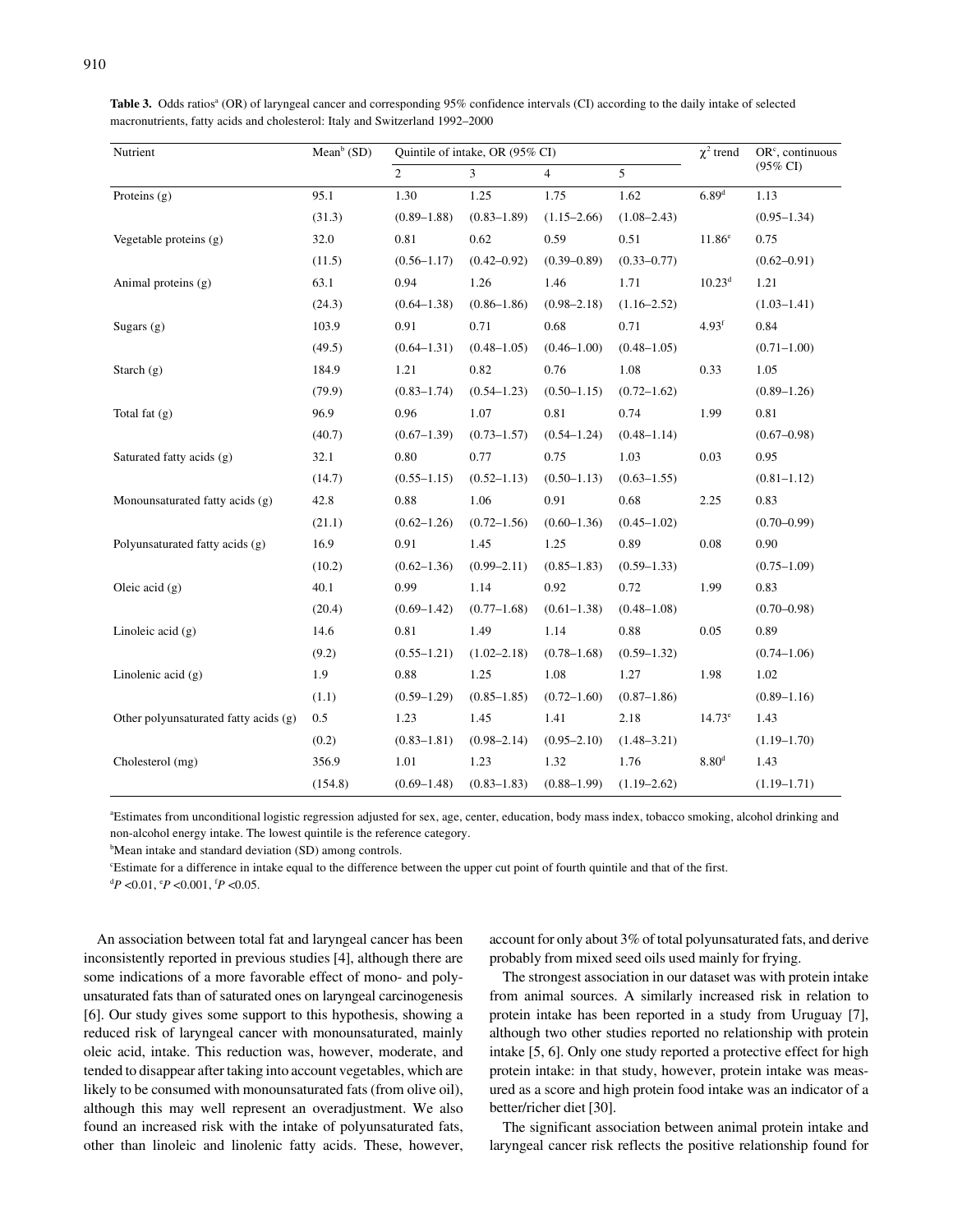| Nutrient                    | Sex             |                 | Age (years)     |                 | Alcohol (drinks/week) |                 | Tobacco smoking       |                     |
|-----------------------------|-----------------|-----------------|-----------------|-----------------|-----------------------|-----------------|-----------------------|---------------------|
|                             | Men             | Women           | <60             | $\geq 60$       | $28$                  | $\geq$ 28       | Non-smoker $\epsilon$ | Smoker <sup>d</sup> |
| Vegetable proteins          | 0.76            | 1.16            | 0.70            | 0.78            | 0.81                  | 0.71            | 0.88                  | 0.74                |
|                             | $(0.63 - 0.93)$ | $(0.41 - 3.30)$ | $(0.52 - 0.95)$ | $(0.61 - 1.01)$ | $(0.57 - 1.15)$       | $(0.56 - 0.90)$ | $(0.57 - 1.38)$       | $(0.59 - 0.92)$     |
| Animal proteins             | 1.22            | 1.01            | 1.44            | 1.10            | 1.19                  | 1.22            | 1.06                  | 1.29                |
|                             | $(1.04 - 1.44)$ | $(0.47 - 2.17)$ | $(1.10-1.89)$   | $(0.89 - 1.34)$ | $(0.92 - 1.55)$       | $(0.99 - 1.49)$ | $(0.73 - 1.55)$       | $(1.06 - 1.55)$     |
| Sugars                      | 0.81            | 0.86            | 0.87            | 0.75            | 1.00                  | 0.77            | 0.71                  | 0.83                |
|                             | $(0.66 - 0.98)$ | $(0.32 - 2.33)$ | $(0.66 - 1.14)$ | $(0.57 - 0.98)$ | $(0.69 - 1.46)$       | $(0.61 - 0.97)$ | $(0.43 - 1.15)$       | $(0.67 - 1.02)$     |
| Monounsaturated fatty acids | 0.83            | 1.04            | 0.86            | 0.80            | 0.87                  | 0.84            | 0.96                  | 0.80                |
|                             | $(0.70 - 0.99)$ | $(0.45 - 2.39)$ | $(0.68 - 1.09)$ | $(0.62 - 1.03)$ | $(0.63 - 1.22)$       | $(0.69 - 1.03)$ | $(0.65 - 1.42)$       | $(0.66 - 0.97)$     |
| Other polyunsaturated       | 1.43            | 1.39            | 1.43            | 1.44            | 1.37                  | 1.47            | 1.15                  | 1.54                |
| fatty acids                 | $(1.19 - 1.73)$ | $(0.63 - 3.07)$ | $(1.10 - 1.86)$ | $(1.12 - 1.85)$ | $(0.99 - 1.89)$       | $(1.18 - 1.83)$ | $(0.77 - 1.72)$       | $(1.24 - 1.90)$     |
| Cholesterol                 | 1.44            | 0.95            | 1.47            | 1.40            | 1.62                  | 1.33            | 1.30                  | 1.47                |
|                             | $(1.20 - 1.74)$ | $(0.36 - 2.53)$ | $(1.11-1.95)$   | $(1.10 - 1.78)$ | $(1.16 - 2.27)$       | $(1.07-1.65)$   | $(0.83 - 2.06)$       | $(1.20 - 1.80)$     |

Table 4. Odds ratios<sup>a,b</sup> (OR) of laryngeal cancer and corresponding confidence intervals (CI) according to selected macronutrients, fatty acids and cholesterol, in strata of various covariates: Italy and Switzerland 1992–2000

a Estimates from unconditional logistic regression adjusted for sex, age, center, education, body mass index, tobacco smoking, alcohol drinking and nonalcohol energy intake.

<sup>b</sup>Estimate for a difference in intake equal to the difference between the upper cut point of the fourth quintile and that of the first.

c Includes never smokers and ex-smokers for 20 or more years.

d Includes smokers and ex-smokers for less than 20 years.

red meat [11], which is one of the main sources of animal proteins in this population [31]. An association between red meat consumption and laryngeal cancer was also reported in a few other investigations [8, 32, 33]. However, the results on meat are inconclusive, and no significant relationships were found for other major protein foods, such as cheese, poultry or processed meat, in our or previous studies [3]. Thus it is difficult to interpret the association between animal protein intake and laryngeal cancer, and inferences on a possible causal effect must be made with caution.

As reported in another study [7], we found a significant association with cholesterol intake. Cholesterol, found mainly in meat and eggs, is, however, strongly correlated with protein intake, and, given our results for protein, it is not surprising that similar results were found for cholesterol.

The combination of the large study size and the collection of extensive dietary information using a validated FFQ render this study one of the best to date on laryngeal cancer and diet. Further strengths include the comparable catchment areas of study subjects, the almost complete participation for both cases and controls (>90%), the collection of data on other major risk factors for laryngeal cancer, and the use of an extensive FFQ, which allows for the assessment of a broad range of macronutrients. However, as in most case–control studies, some selection and recall biases are possible [14]. A recent cancer diagnosis may influence recall of diet for the cases, although awareness of dietary hypotheses in cancer etiology are still limited in the populations studied, and the comparability of dietary history between cases and controls are improved by interviewing subjects in the same hospital settings. Dietary habits of hospital controls could be different from those of the general population and could be associated with their reasons

for hospitalization, but we paid great attention to select controls among diagnostic categories not related to diet modifications.

In conclusion, our study indicates that laryngeal cancer cases have a higher energy intake than control subjects. A positive association was found for protein from animal origin and cholesterol, whereas an inverse association was observed for sugar. No significant relationship was observed with total fat consumption, although there was an indication that monounsaturated fats—mainly oleic acid—could have a more favorable effect on laryngeal cancer than other types of fatty acids.

### **Acknowledgements**

The authors thank M. P. Bonifacino for editorial assistance. This work was conducted with contributions from the Italian Association for Cancer Research (AIRC), the Italian and Swiss Leagues Against Cancer and the Swiss Foundation for Research Against Cancer.

# **References**

- 1. International Agency for Research on Cancer. Tobacco smoking. IARC Monogr Eval Carcinog Risk Chem Hum 1986; 38: 35–394.
- 2. International Agency for Research on Cancer. Alcohol drinking. IARC Monogr Eval Carcinog Risks Hum 1988; 44: 153–250.
- 3. World Cancer Research Fund in association with the American Institute for Cancer Research. Food, Nutrition and the Prevention of Cancer: a Global Perspective. Washington, DC: World Cancer Research Fund 1997.
- 4. Riboli E, Kaaks R, Estève J. Nutrition and laryngeal cancer. Cancer Causes Control 1996; 7: 147–156.
- 5. Freudenheim JL, Graham S, Byers TE et al. Diet, smoking, and alcohol in cancer of the larynx: a case–control study. Nutr Cancer 1992; 17: 33–45.